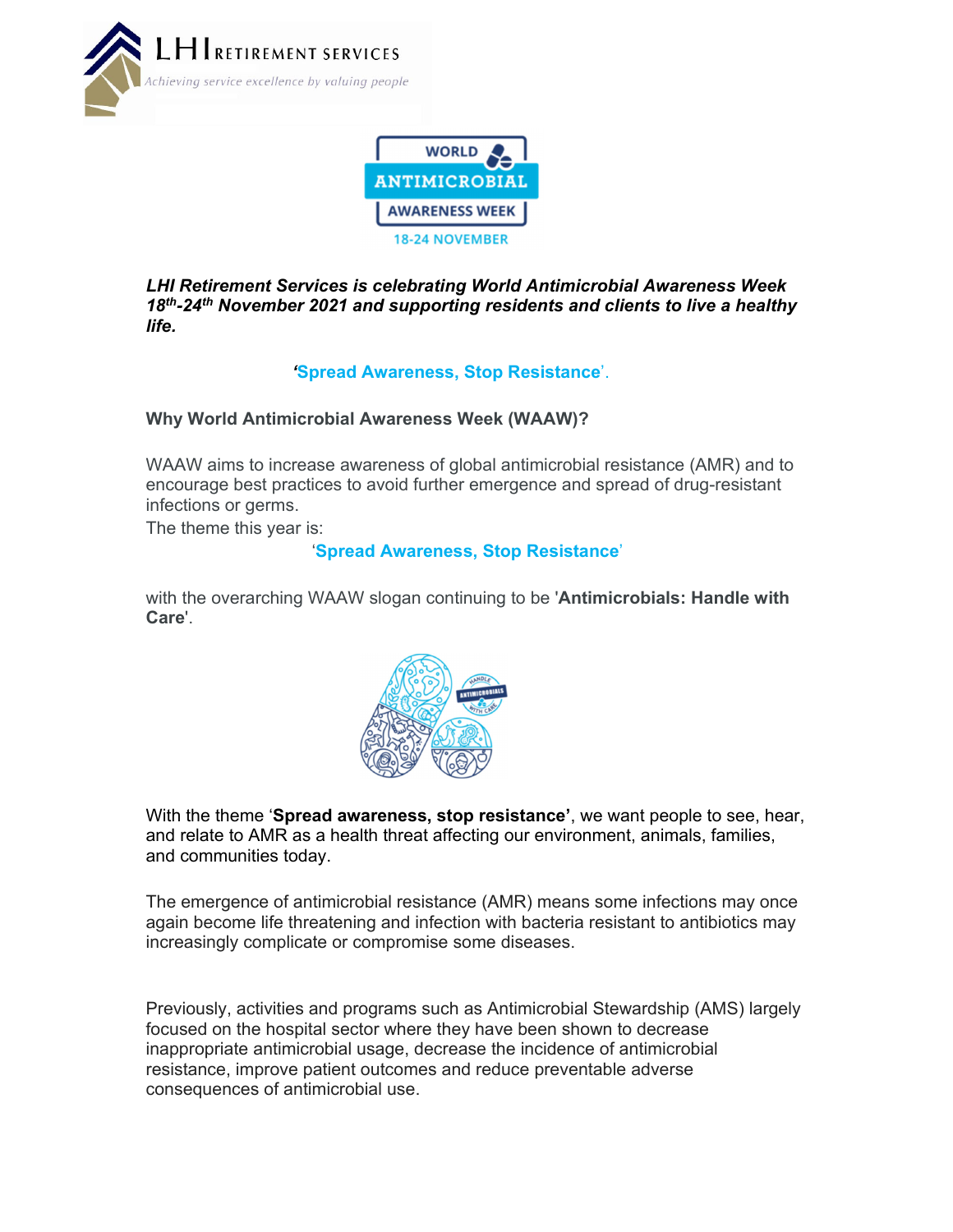The objective of AMS in aged care is to implement programs to reduce antimicrobial resistance and ensure antimicrobials are prescribed responsibly and appropriately within the residential aged care setting.

Antimicrobial resistance is an urgent global health priority, with the World Health Organization (WHO) describing it as a looming crisis and the development of practices and procedures to reduce the risk of resistance an important priority and therefore the development of Antimicrobial Stewardship an important and integral part of saving lives.

### **Antibiotic resistance is an increasing problem in aged care**

Older persons in aged care may have an increased susceptibility to infections due to frailty, reduced functional and nutritional status, multiple co-morbidities and compromised immune function.

Between half to three-quarters of older persons in long term care receive at least one course of antibiotics each year. The spread of bacteria between residents can be increased by living in close proximity, consumer-nurse/carer contact and consumerconsumer contact, as well as transfers from residential aged care homes to hospital and back again. There can be cross-transmission of resistant bacteria from person to person irrespective of the individual's exposure to an antibiotic.



#### **What is being done to curb antibiotic resistance in Australia in aged care?**

The Australian Department of Health has previously released the National Antimicrobial Resistance Strategy which includes many strategies across all sectors including aged care and not only in humans but also in agriculture. The Australian Commission on Safety and Quality in Health Care is developing and implementing national surveillance of AMR. This includes establishing surveillance systems in all health settings, including aged care homes, to better understand the usage of antibiotics and emerging AMR trends that could impact on public health.

#### **What is LHI Retirement Services doing?**